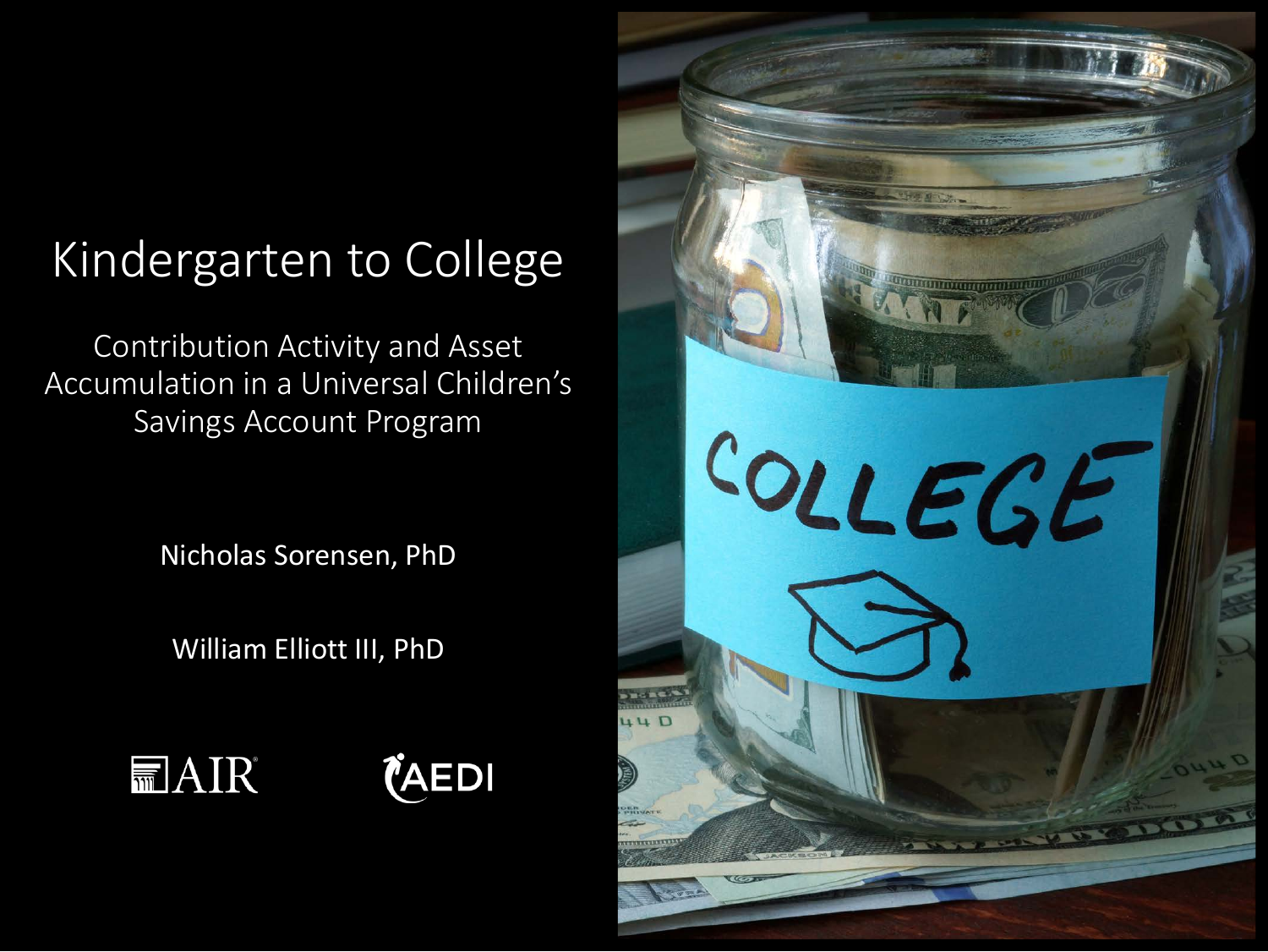#### The Study

- Exploratory study of the Kindergarten to College (K2C) CSA Program in partnership with San Francisco Unified School District (SFUSD)
- Funded by Ford and Kellogg Foundations
- AEDI team: William Elliott III, PhD (Principal Investigator), Megan O'Brien, PhD
- AIR team: Nicholas Sorensen, PhD, Leah Brown, Natalie Tucker-Bradway, Christina LiCalsi, PhD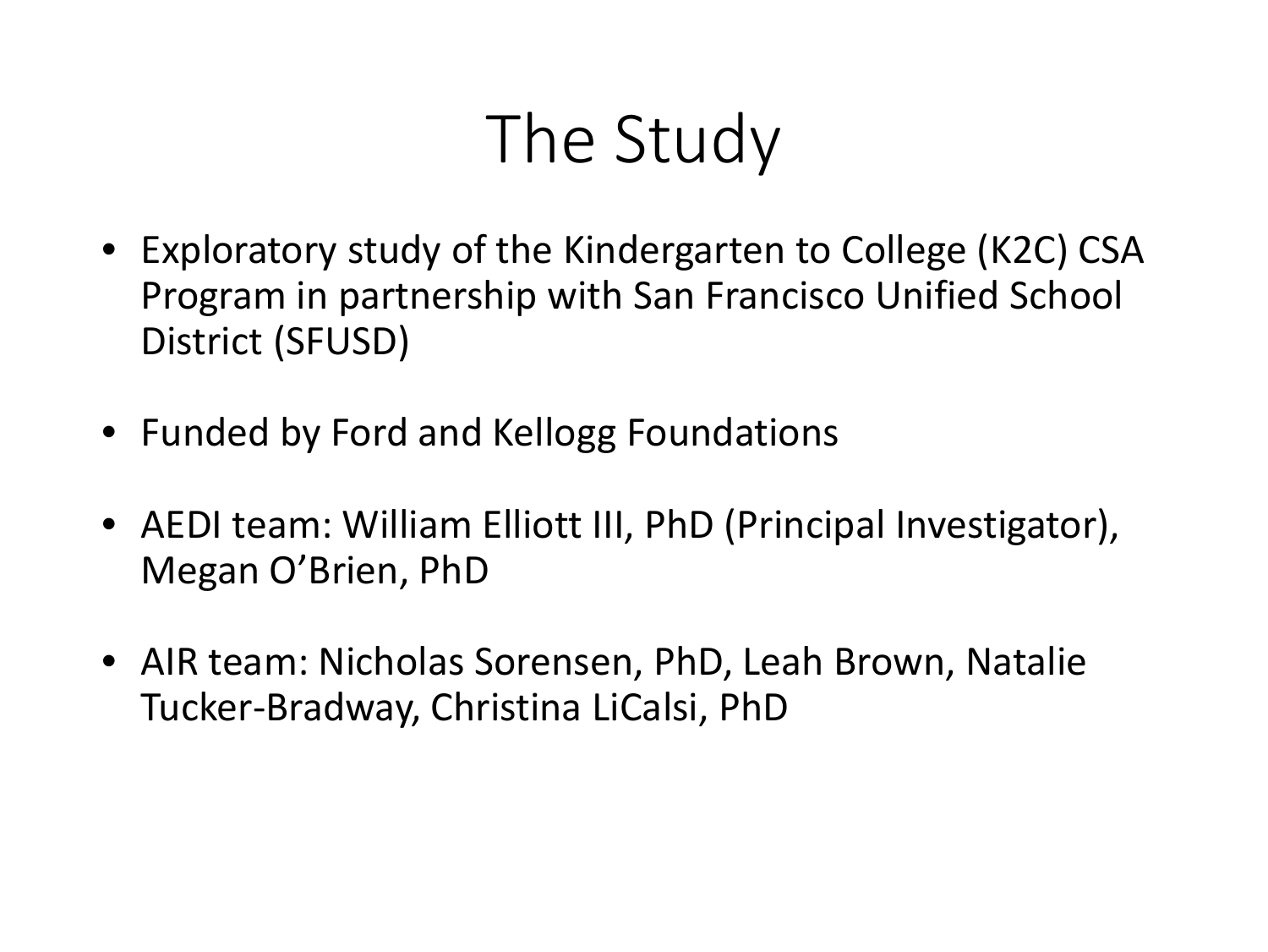#### Our Questions

- To what extent do families contribute to their K2C CSAs and how do savings behaviors change over time?
- For students with at least one contribution into their CSAs, how do savings behaviors (total account value, total contribution value, number of contribution) differ among students from higherand lower-poverty schools?
- •What student- and school-level characteristics are associated with whether a student has at least one contribution to his or her CSA?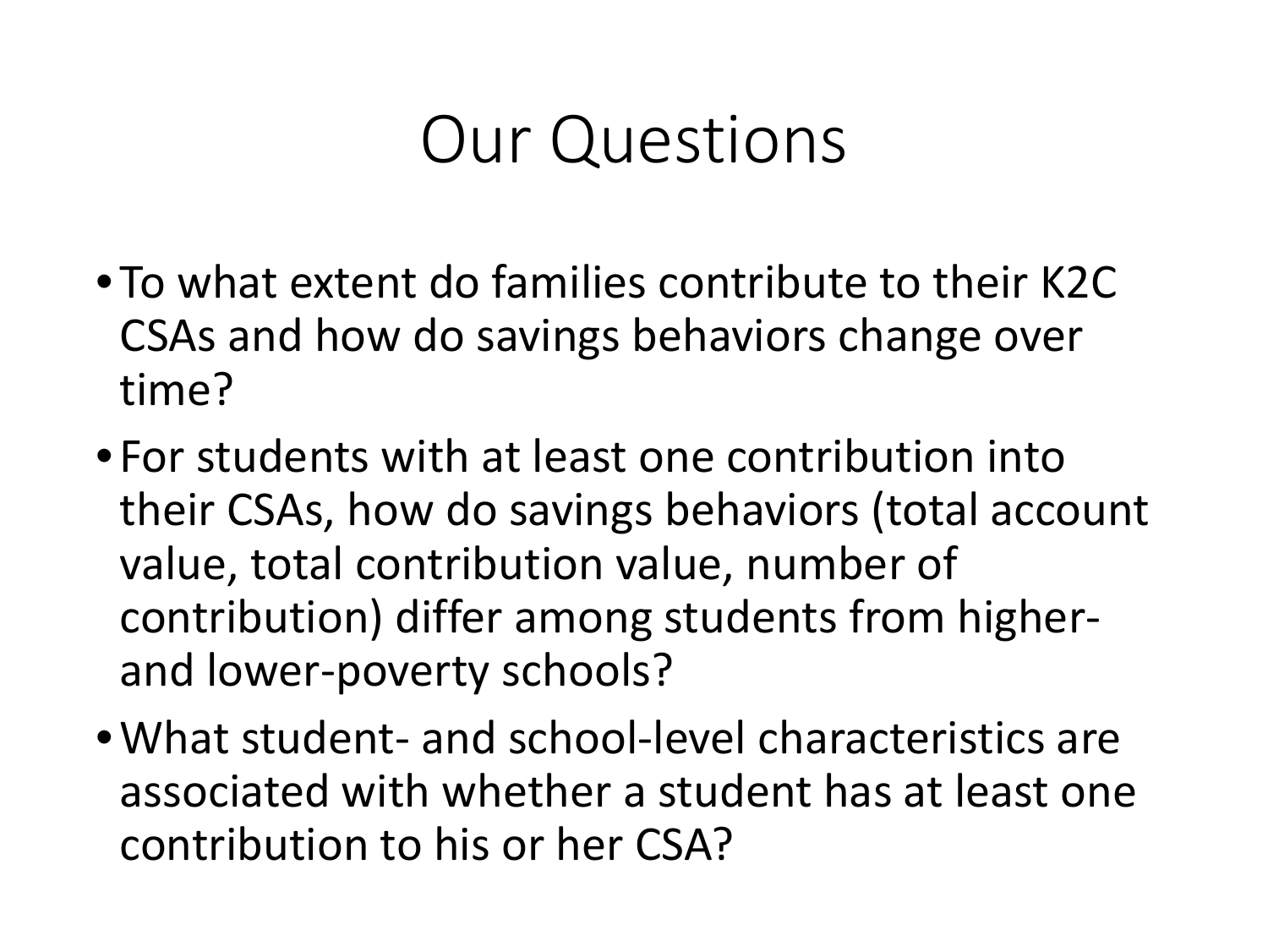To what extent do families contribute to their K2C CSAs and how do savings behaviors change over time?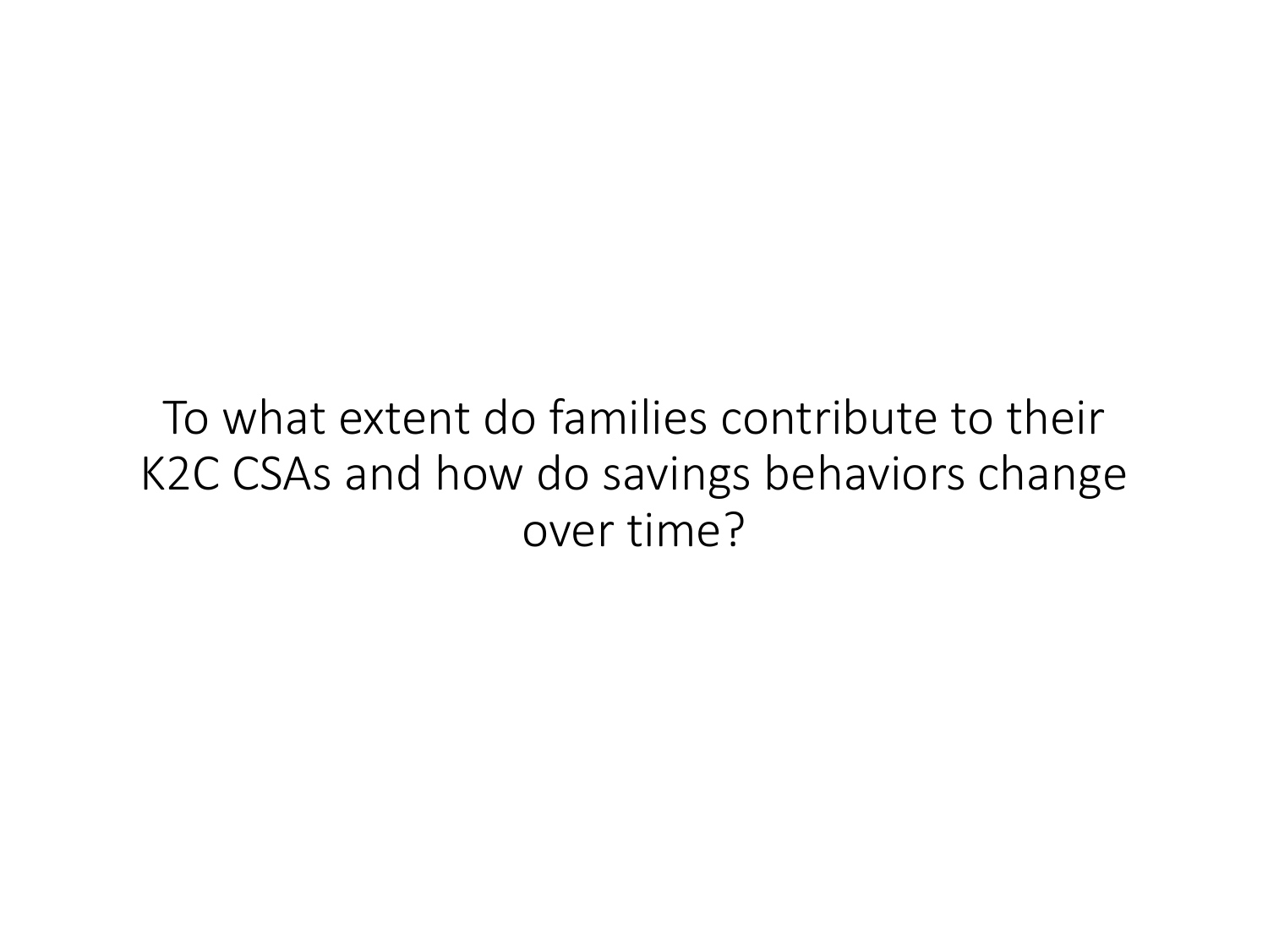Percentage of families that have ever made a contribution:

18%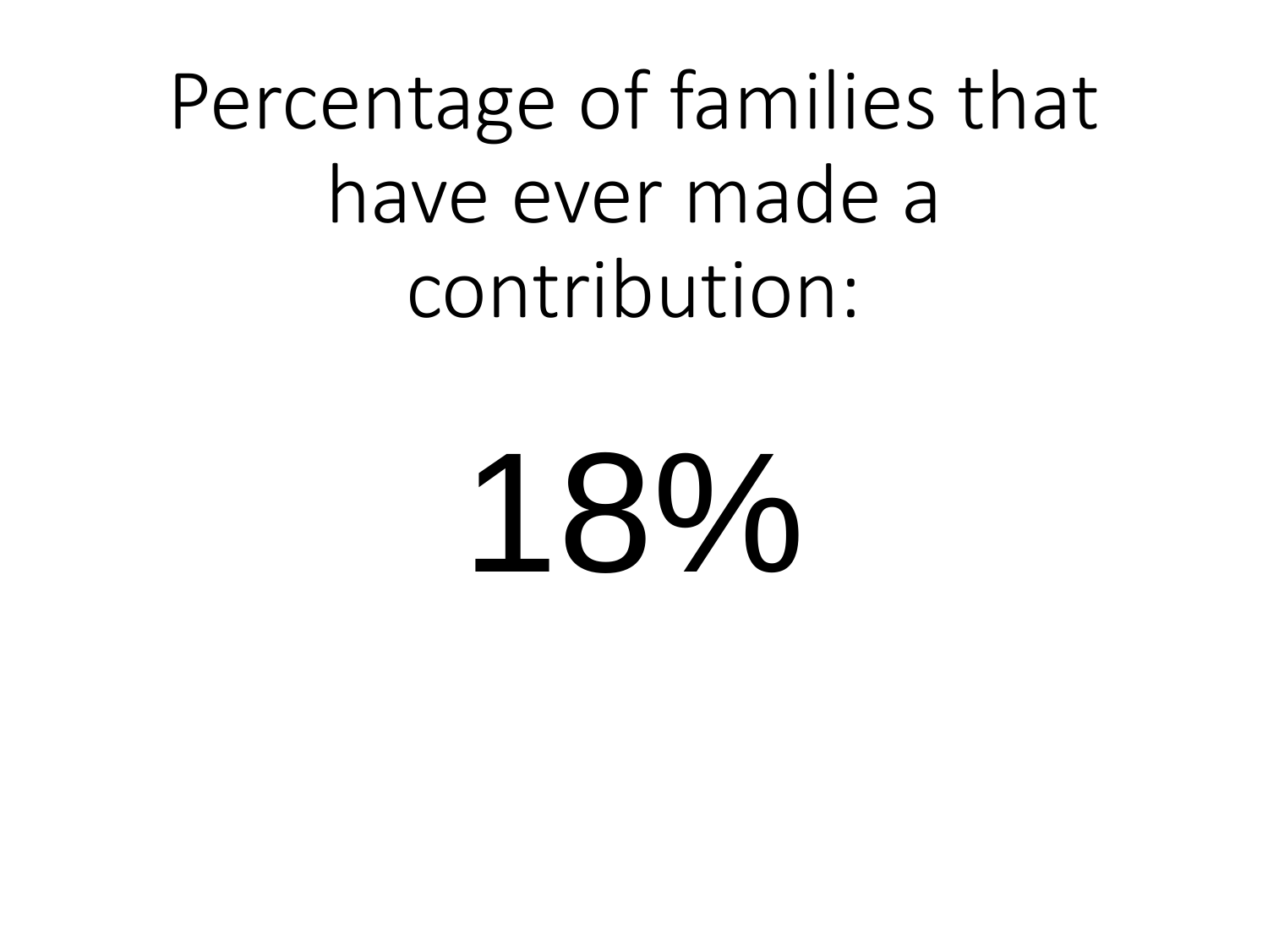#### More Families Make at Least One Contribution Over Time

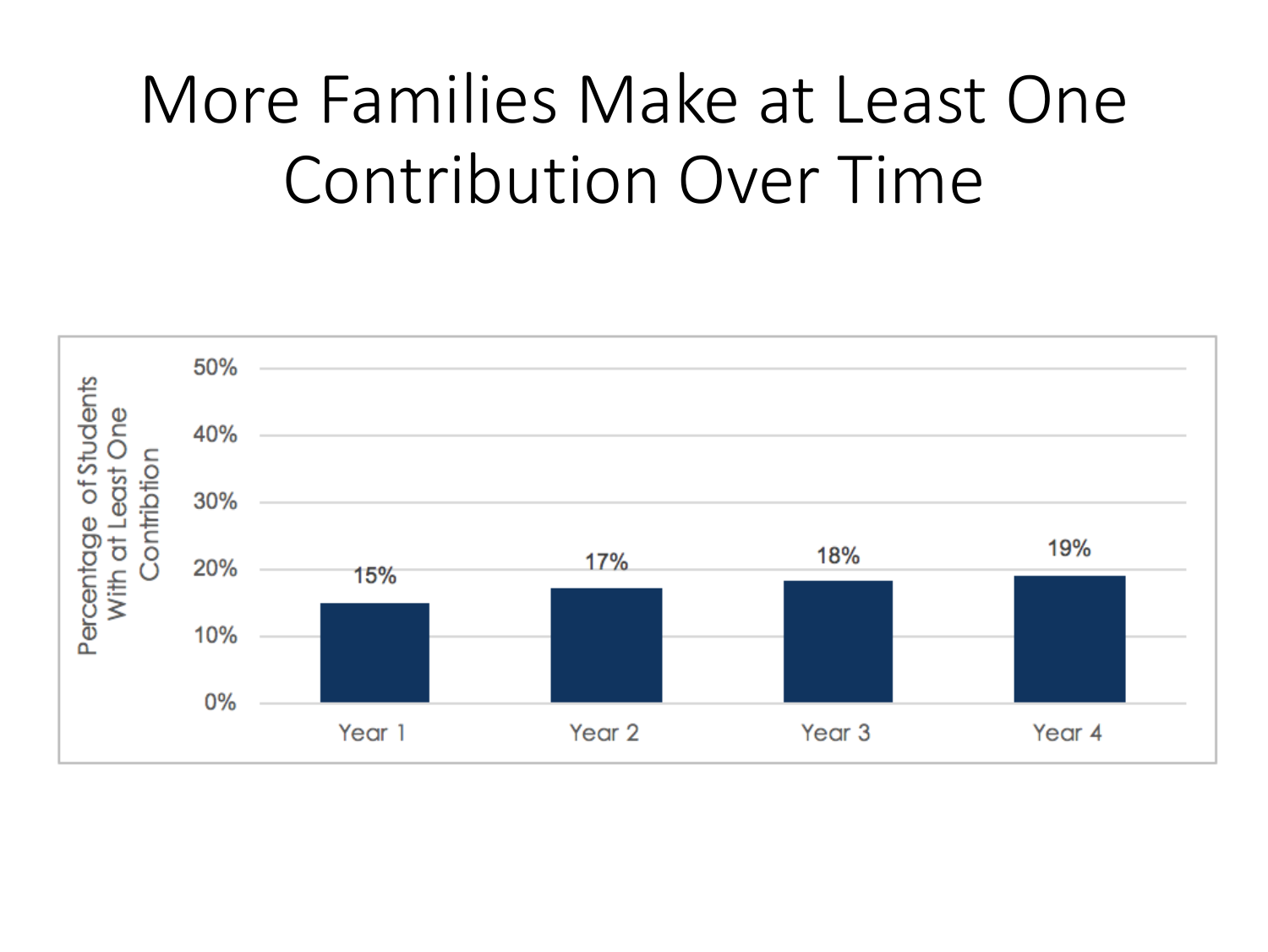### Average Number of Contributions Over Time

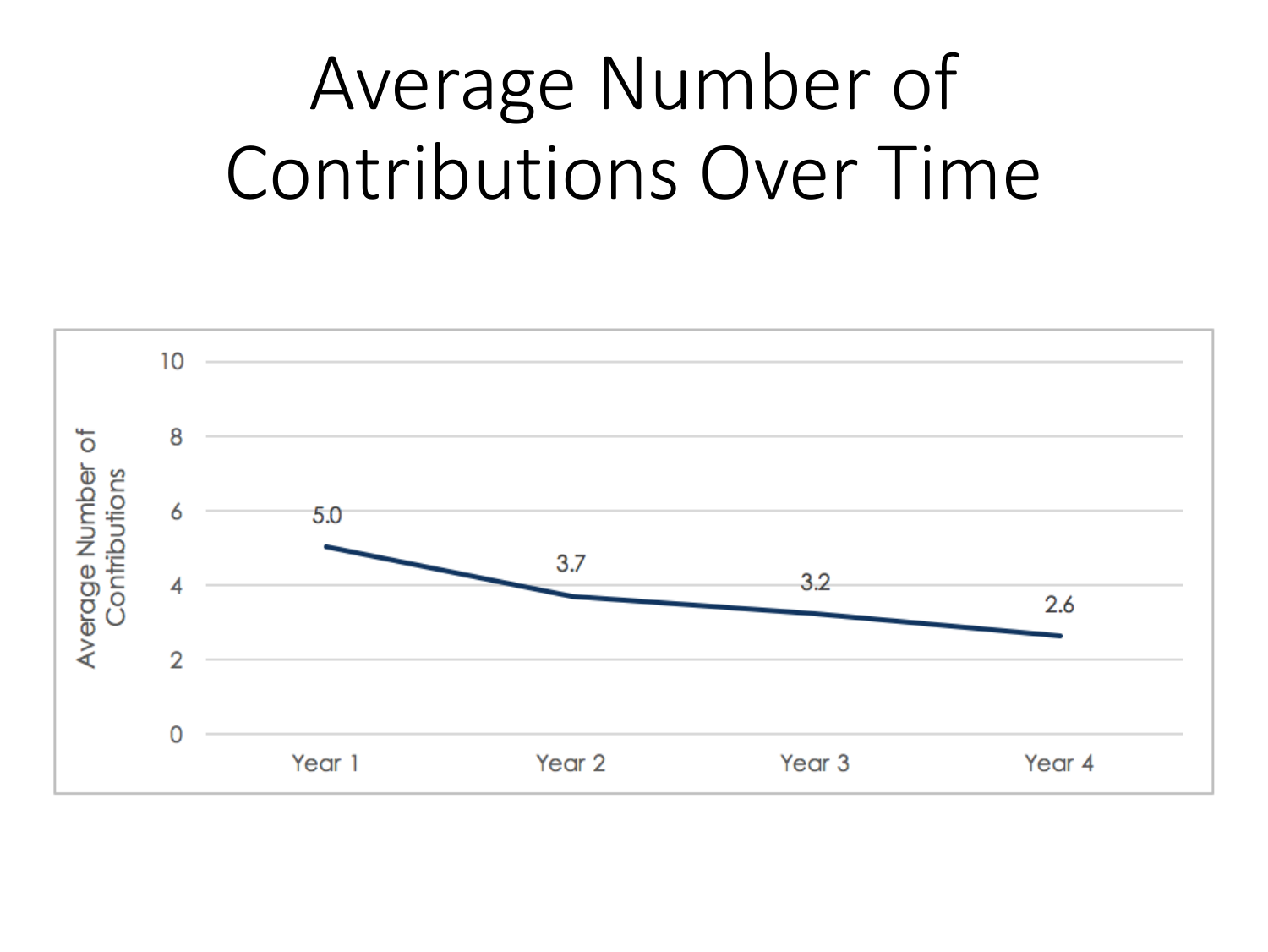# Some Families Stop Contributing

- 43 percent of families contributed in the first year, but not in subsequent years
- 14 percent of families contributed in the first and second years, but not in subsequent years
- 7 percent of families contributed in the first three years, but not in the fourth year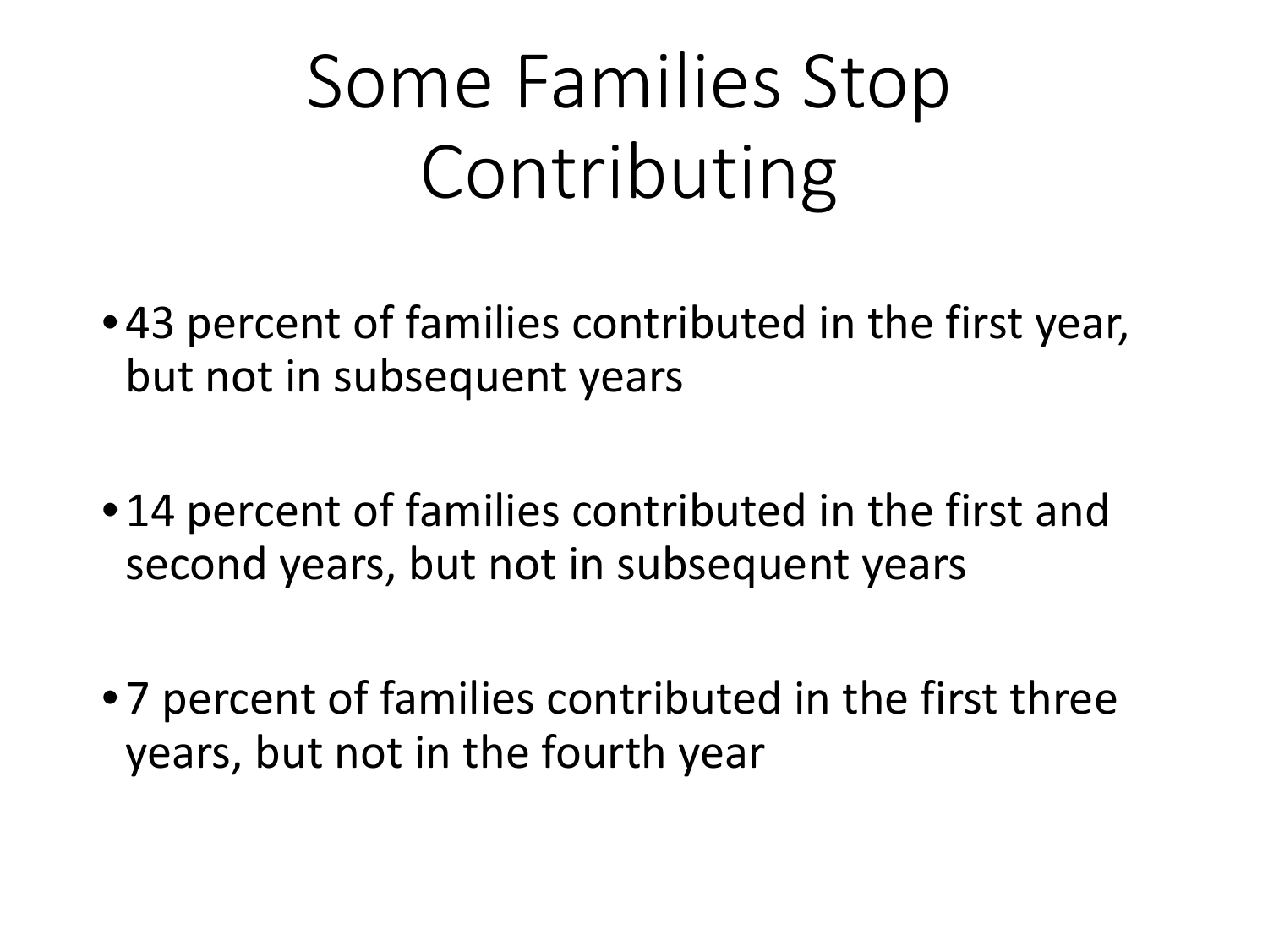### Size of Individual Contributions Over Time

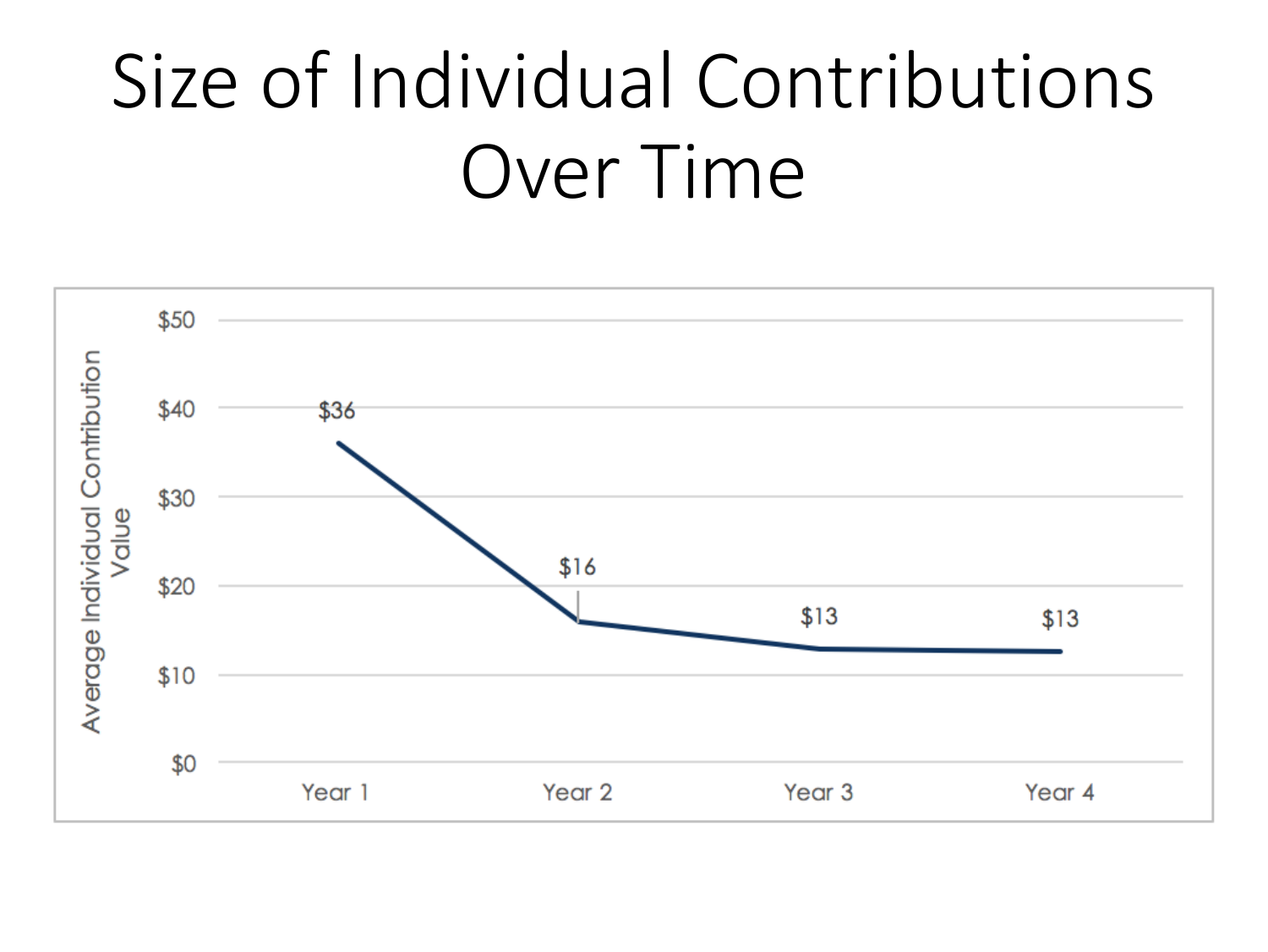For students with at least one contribution into their CSAs, how do savings behaviors (total account value, total contribution value, number of contribution) differ among students from higherand lower-poverty schools?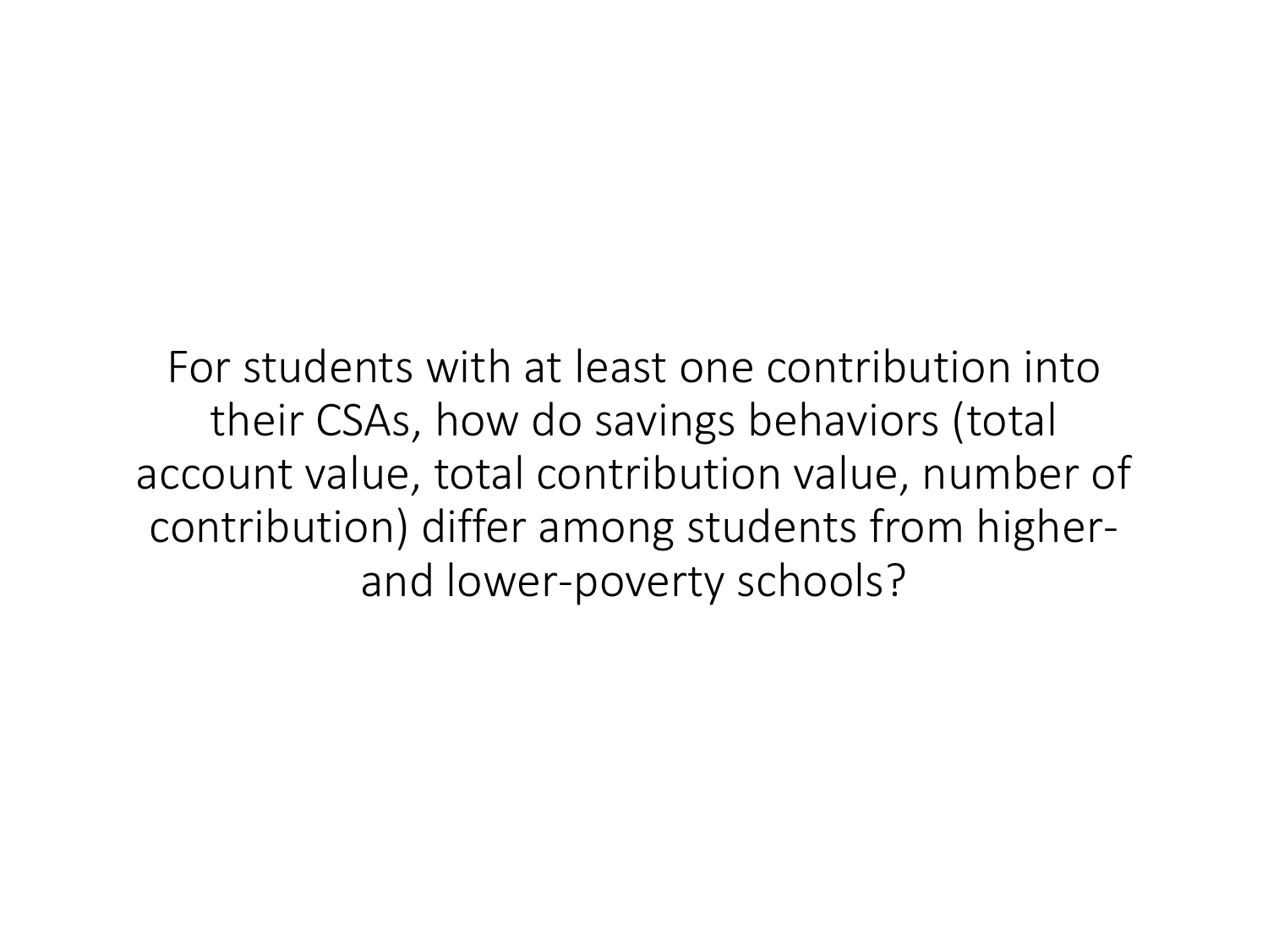# Families from Lower Poverty Schools are More Likely to Contribute

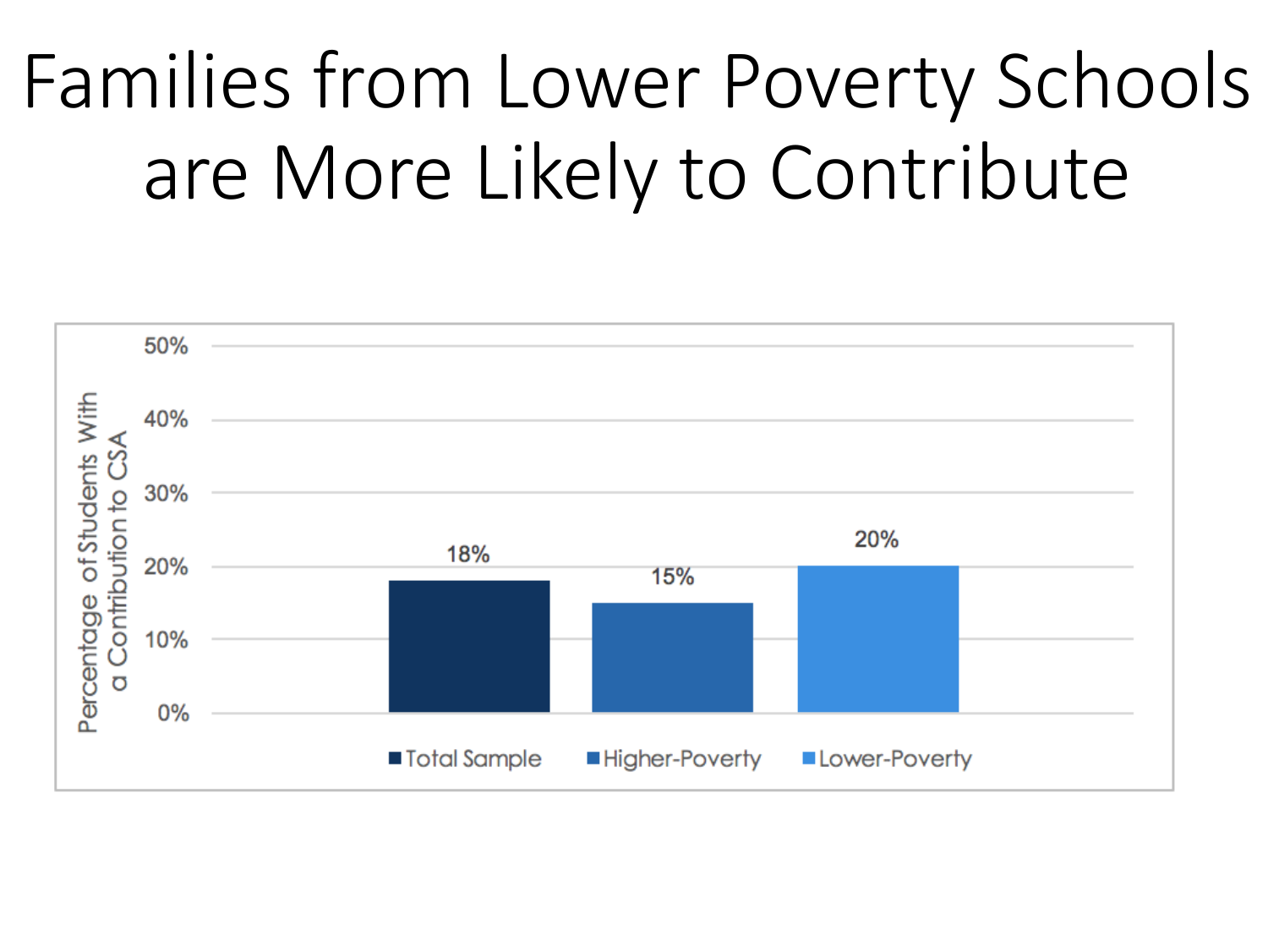## Families from Lower Poverty Schools Make More Contributions

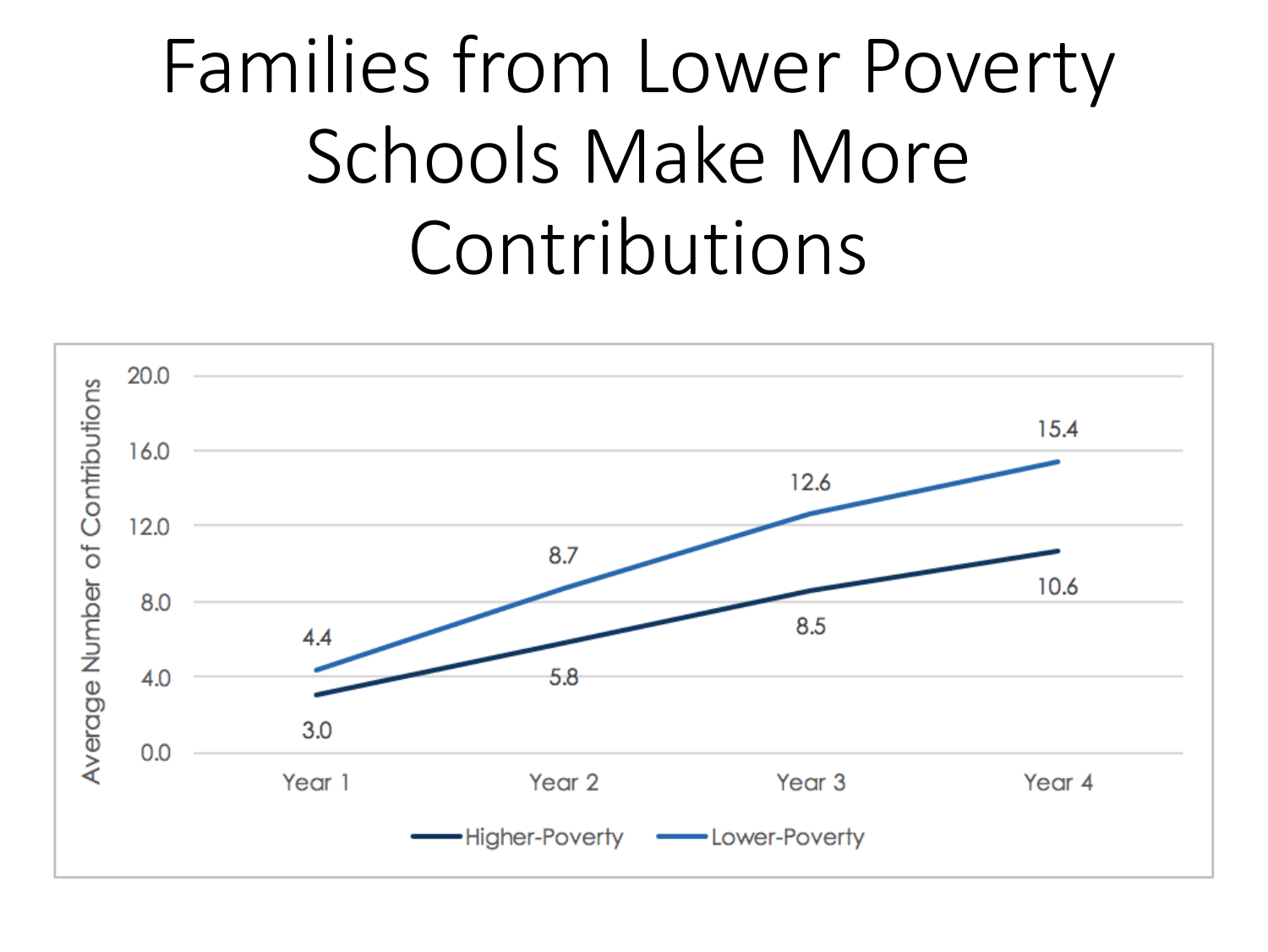# Families from Lower Poverty Schools Make Larger Contributions (\$)

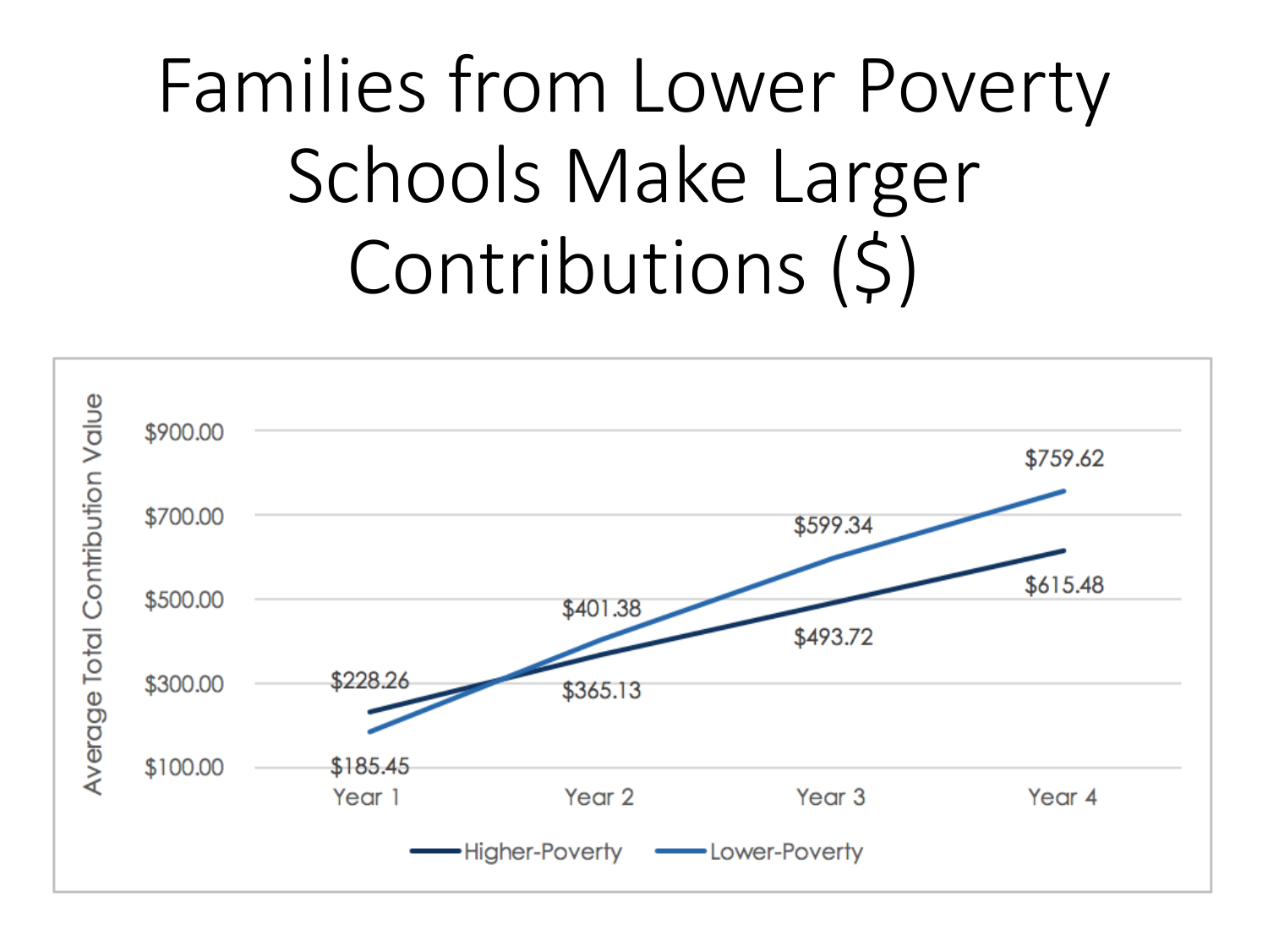What student- and school-level characteristics are associated with whether a student has at least one contribution to his or her CSA?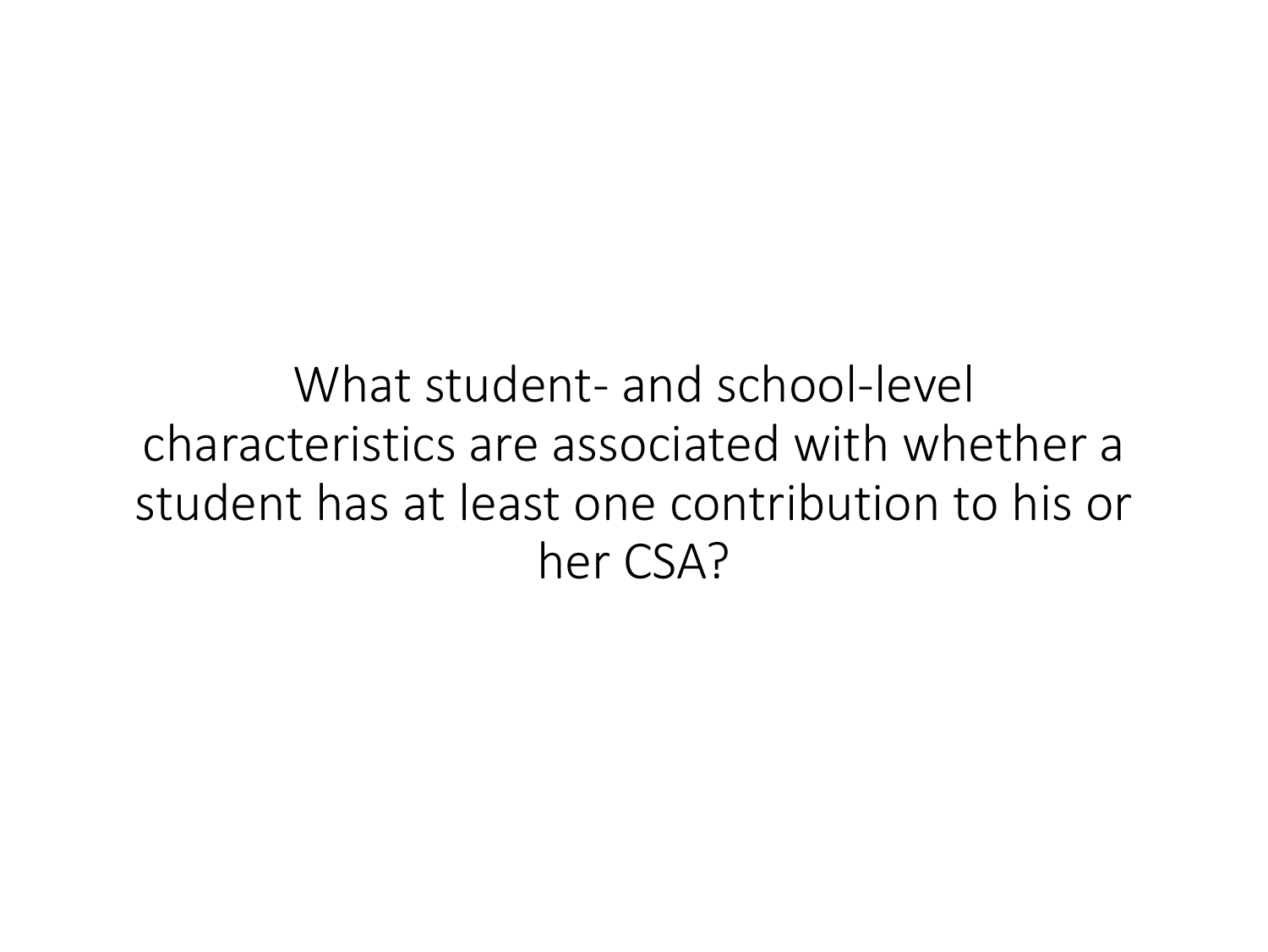### Lower Truancy Rates Buffer Higher Poverty Schools from Decreased Contribution Activity



\*\*  $p < .01$ .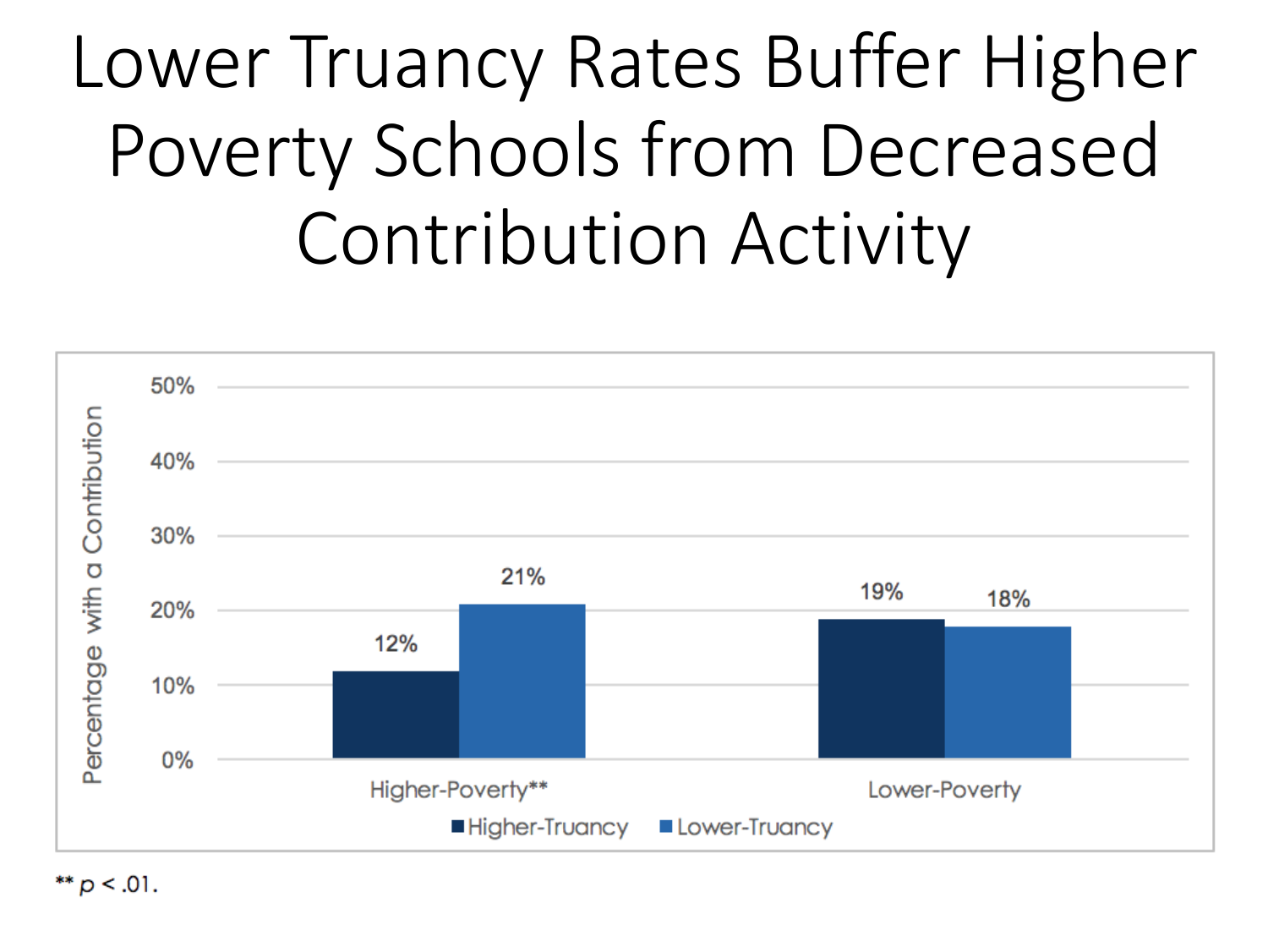### Higher Math Proficiency Buffers Higher Poverty Schools from Decreased Contribution Activity

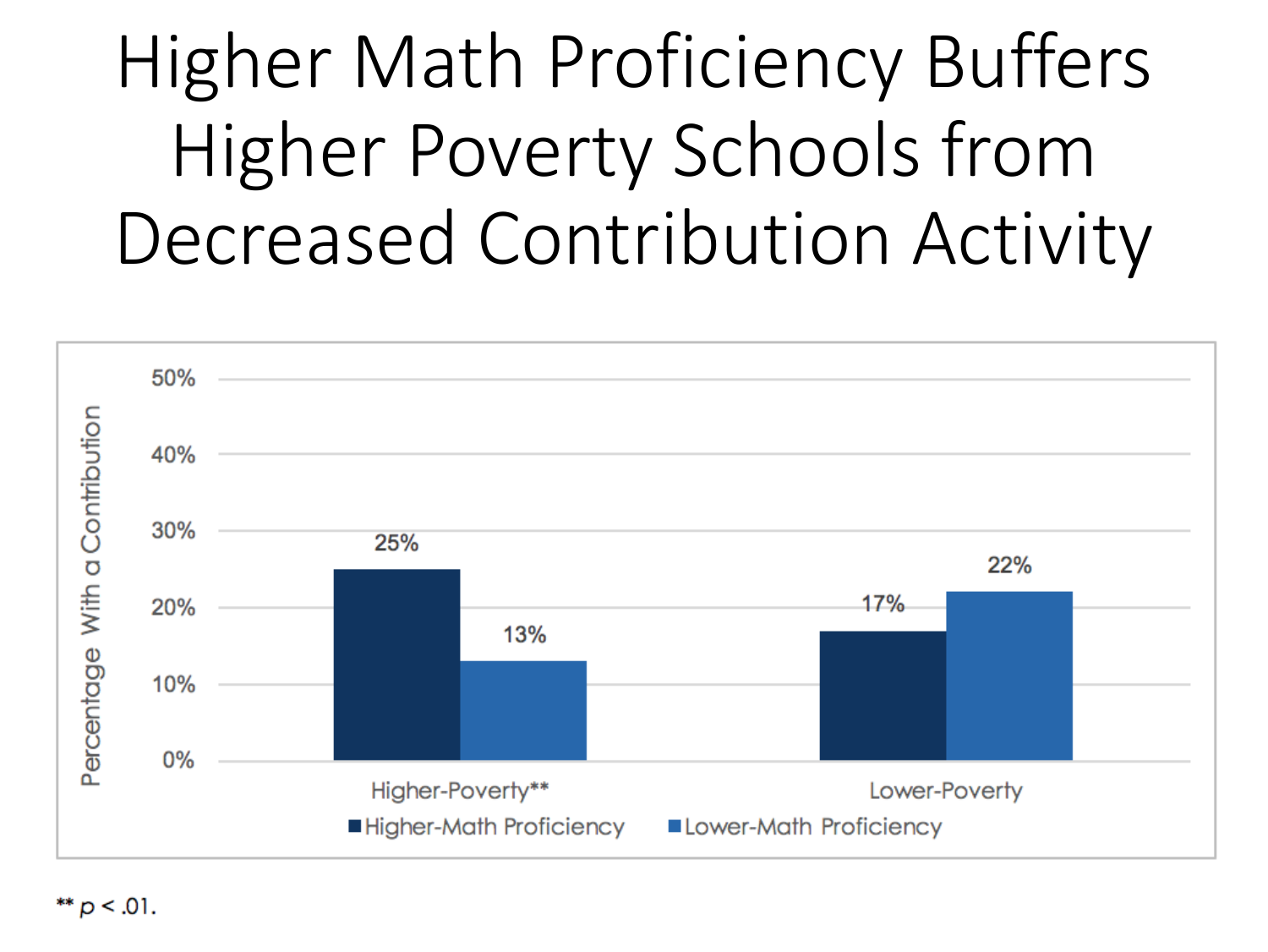#### Take Home

- Approximately 1 in 5 families contribute, though contributions wane over time
- Families in high poverty schools are contributing, though contributions are smaller and less frequent
- Lower school truancy rates and higher math proficiency may buffer higher poverty schools from decreased contributions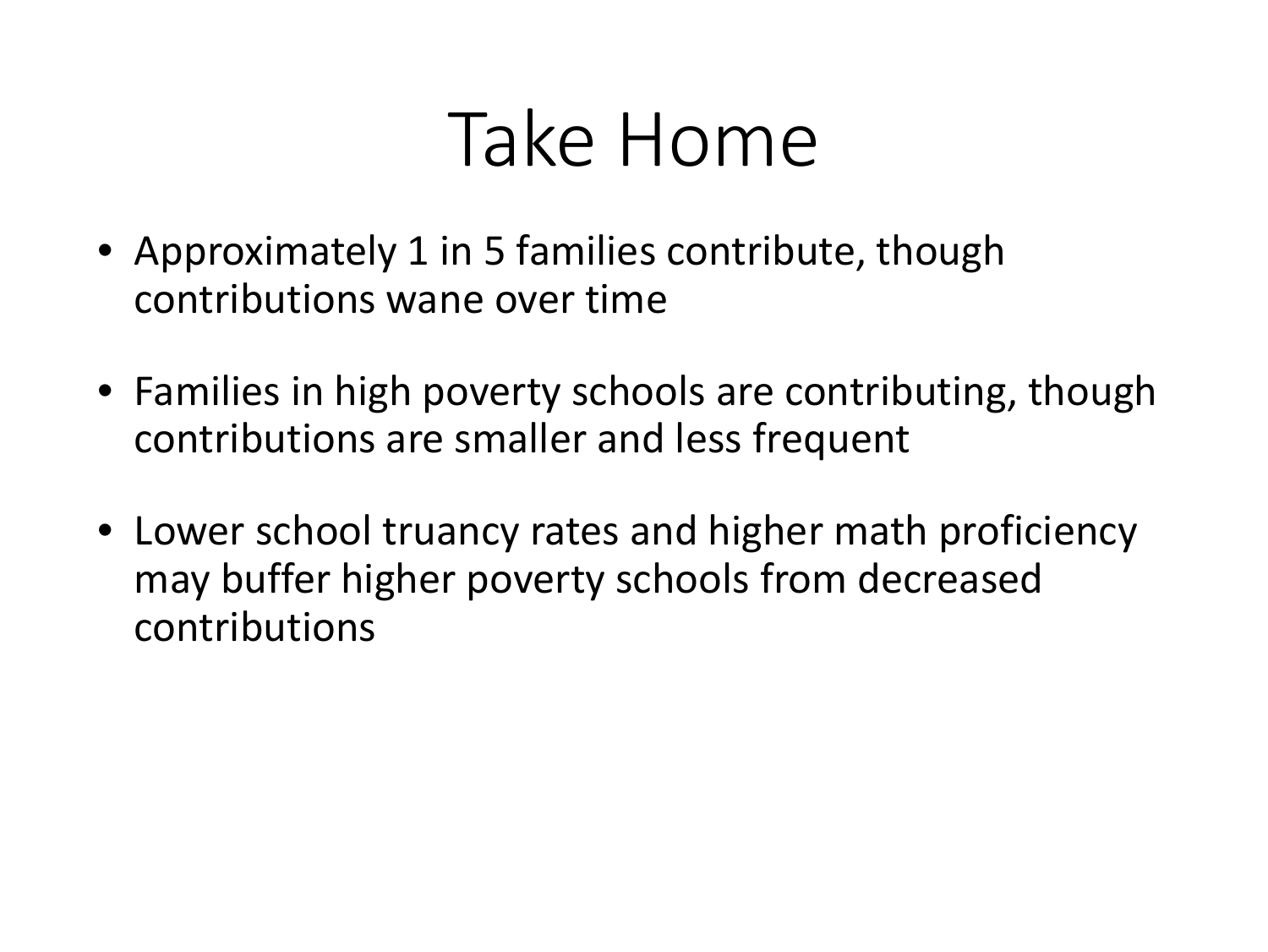### Stay Tuned, Next Steps

- Exploratory study of early student academic outcomes in San Francisco Unified
	- Attendance, Grade 3 Achievement
	- Quasi-experimental analyses
- A first step, but more research is needed